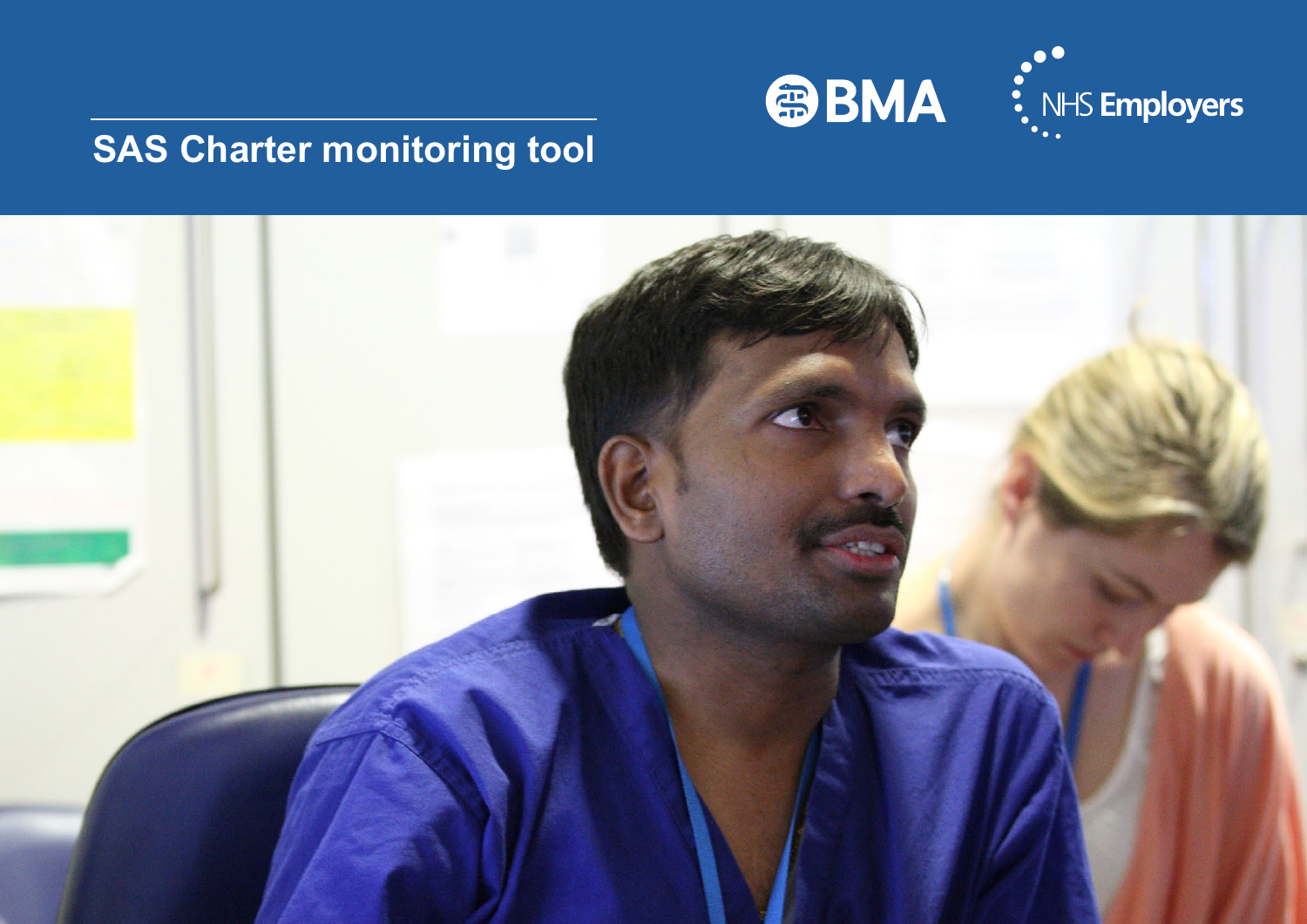## **SAS Charter monitoring tool**

### **What is it?**

This monitoring tool is designed to help NHS organisations assess their current progress in implementing the SAS Charter, identify areas requiring improvement and create an action plan

#### **Who should complete it?**

The tool should be completed by clinical directors/ SAS tutors alongside SAS doctors within each of the clinical departments. The process should be repeated regularly to track improvements and identify where further development is needed in the short, medium and long term.

### **How will the results be used?**

The findings should be shared at local negotiating committee (LNC) meetings to make an overall assessment of the wider organisation to aid completion of the online SAS evaluation toolkit. This approach underpins the partnership ethos of the joint negotiating committee (JNC) SAS and ensures that actions have the support of the workforce.

We advise that you communicate your plans to SAS doctors throughout the process to ensure that they understand which principles are achievable in the short, medium and long term, and engage with them throughout each of the implementation stages.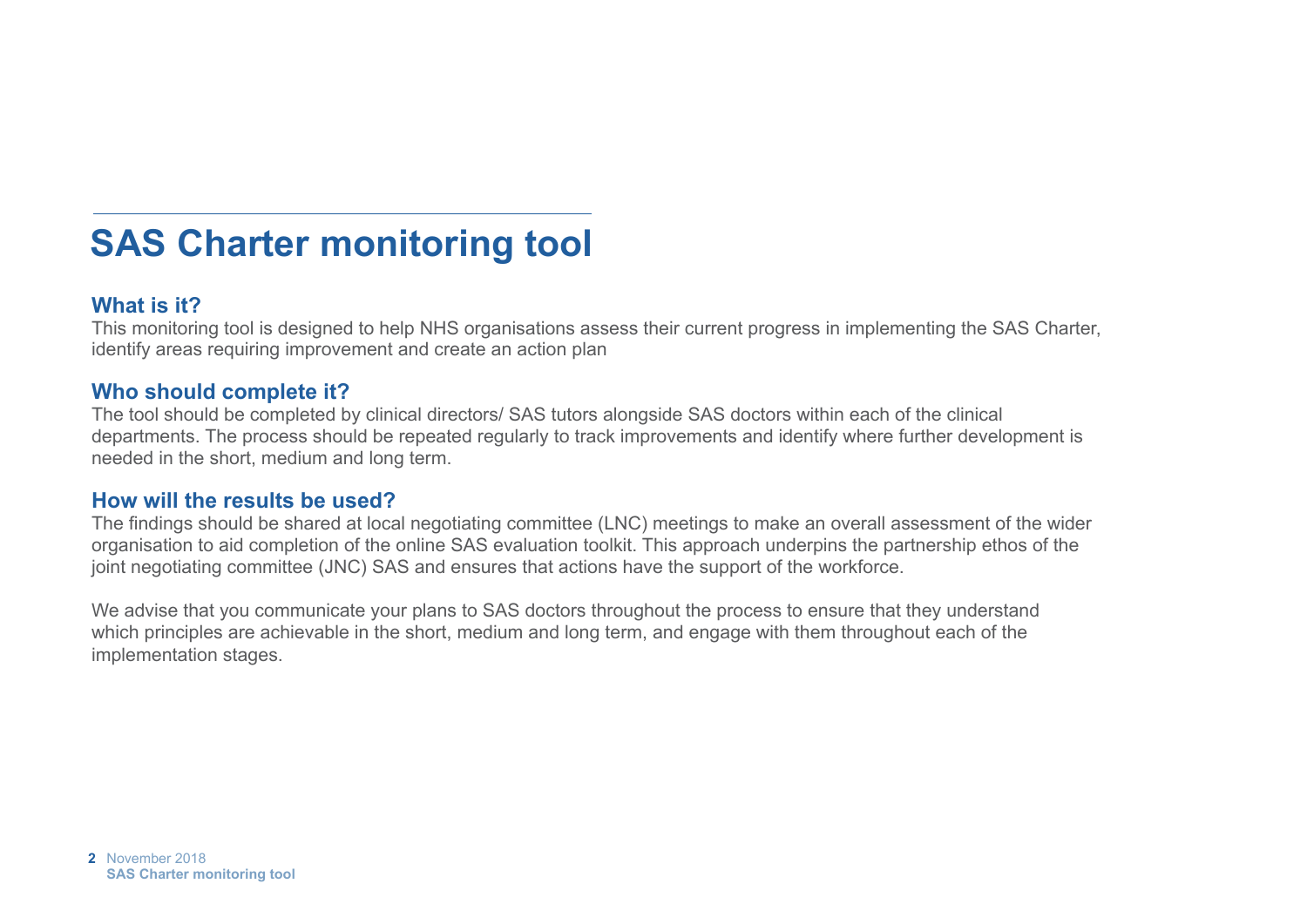| <b>Minimum conditions of employment</b>                                                                         | <b>Completed</b> | <b>Further action required</b> |
|-----------------------------------------------------------------------------------------------------------------|------------------|--------------------------------|
| Recruitment and appointment processes for SAS doctors are<br>fair, open and effective.                          |                  |                                |
| Job descriptions for SAS doctors define sessional<br>commitments and are available at the point of application. |                  |                                |
| SAS doctors are involved in the recruitment of other SAS<br>doctors.                                            |                  |                                |
| SAS doctors are provided with a contract of employment<br>which incorporates national terms and conditions.     |                  |                                |
| SAS doctors have an appropriate mutually agreed job plan<br>which is specific and relevant to their role.       |                  |                                |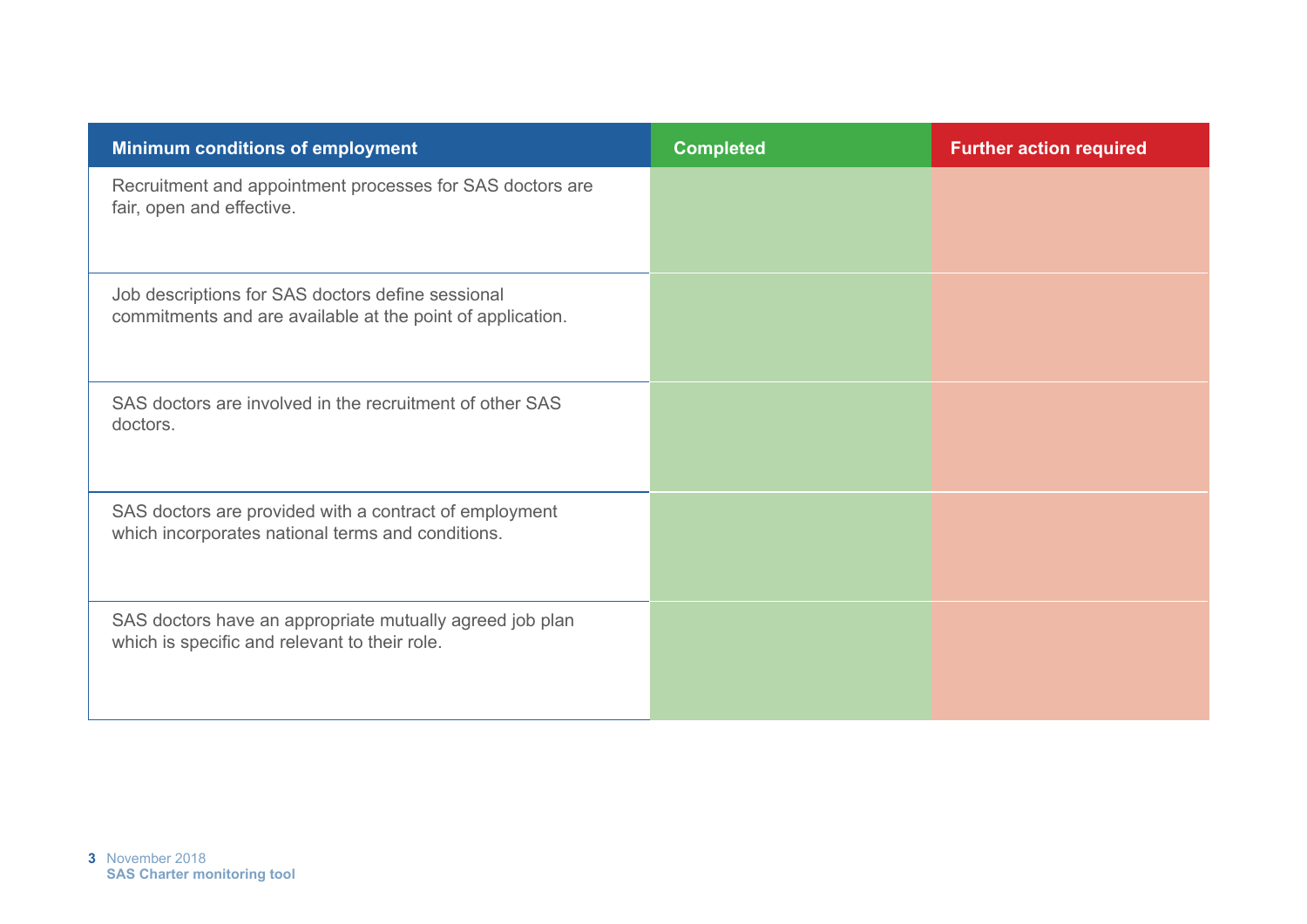| Revalidation, appraisal and job planning                                                                            | <b>Completed</b> | <b>Further action required</b> |
|---------------------------------------------------------------------------------------------------------------------|------------------|--------------------------------|
| Mechanisms for coding of patients ensures attribution of<br>clinical activities to SAS doctors.                     |                  |                                |
| SAS doctors have access to data on work activities to aid the<br>revalidation process.                              |                  |                                |
| SAS doctors are recognised as the responsible senior<br>clinician in charge of patient care (where applicable).     |                  |                                |
| SAS doctors receive adequate support and training to fully<br>participate in the annual appraisal process.          |                  |                                |
| SAS doctors have access to the necessary CPD and study<br>leave requirements, which naturally arise from appraisal. |                  |                                |
| SAS doctors have opportunities to become appraisers.                                                                |                  |                                |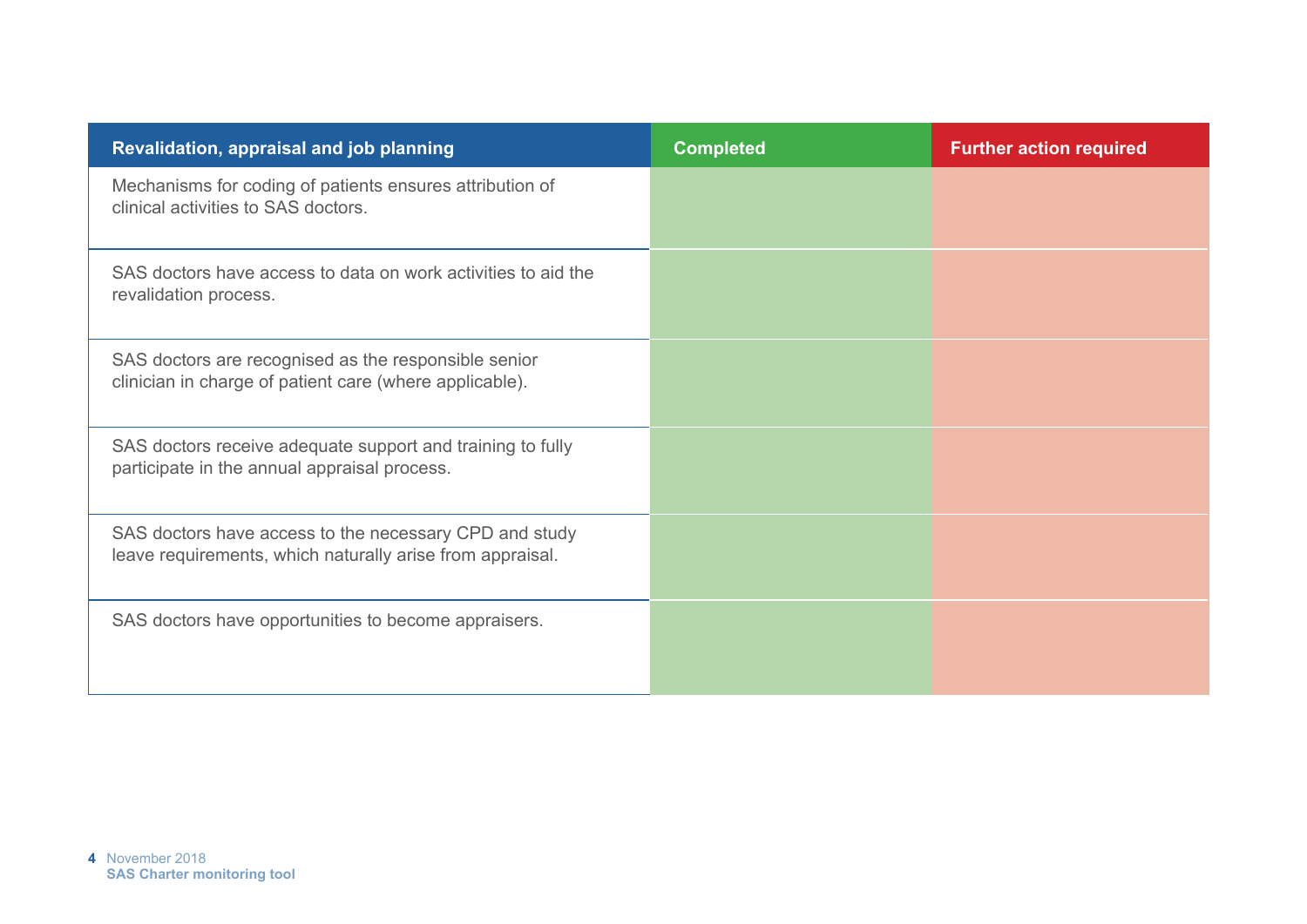| <b>Support</b>                                                                                                       | <b>Completed</b> | <b>Further action required</b> |
|----------------------------------------------------------------------------------------------------------------------|------------------|--------------------------------|
| SAS doctors receive an effective induction into their role and<br>their location.                                    |                  |                                |
| SAS doctors are offered access to a mentor or buddy to<br>support their professional and personal development needs. |                  |                                |
| SAS doctors are provided with information around raising<br>concerns and whistleblowing at their induction.          |                  |                                |
| SAS doctors receive education around the values and<br>behaviours expected of the organisation.                      |                  |                                |
| SAS doctors are supported to respectfully challenge<br>unprofessional behaviours.                                    |                  |                                |
| SAS doctors have access to appropriate office<br>accommodation and technology.                                       |                  |                                |
| SAS doctors have access to appropriate secretarial/admin<br>support.                                                 |                  |                                |
| SAS doctors have access to pastoral support (and specialist<br>occupational health provision).                       |                  |                                |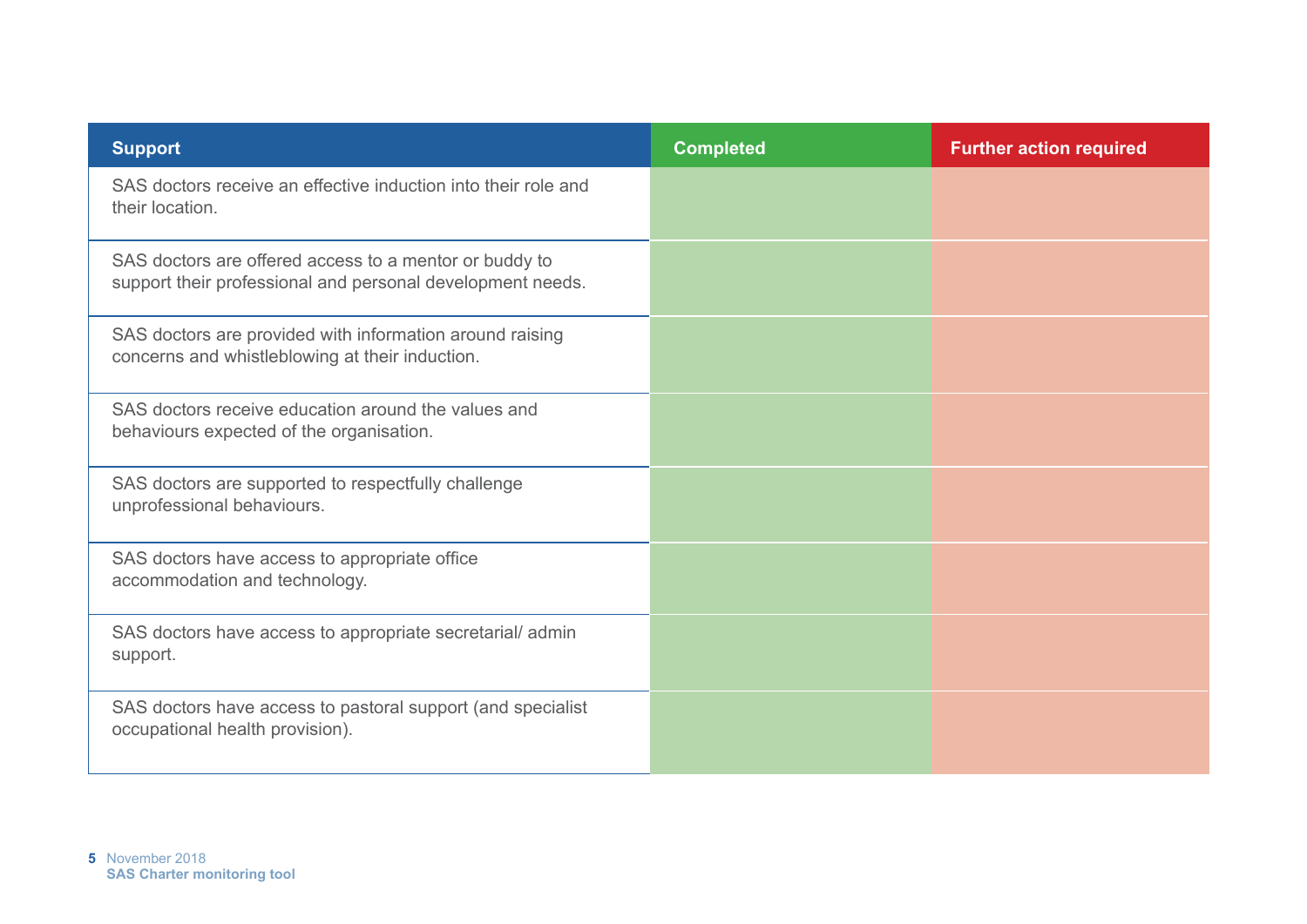| <b>Development</b>                                                                                                                                                                                            | <b>Completed</b> | <b>Further action required</b> |
|---------------------------------------------------------------------------------------------------------------------------------------------------------------------------------------------------------------|------------------|--------------------------------|
| SAS doctors have access to a SAS tutor or lead.                                                                                                                                                               |                  |                                |
| SAS doctors are provided with support and guidance relating to<br>application for certificate of eligibility for specialist registration<br>(CESR) should they wish to gain entry to the specialist register. |                  |                                |
| SAS doctors who achieve CESR are recognised and<br>acknowledged in the same way as for new certificate of<br>completion of training (CCT) holders.                                                            |                  |                                |
| SAS doctors are supported to undertake secondment<br>opportunities in line with local policies.                                                                                                               |                  |                                |
| SAS doctors have access to funding to aid professional<br>development.                                                                                                                                        |                  |                                |
| SAS doctors have opportunities to work autonomously in line<br>with local policies.                                                                                                                           |                  |                                |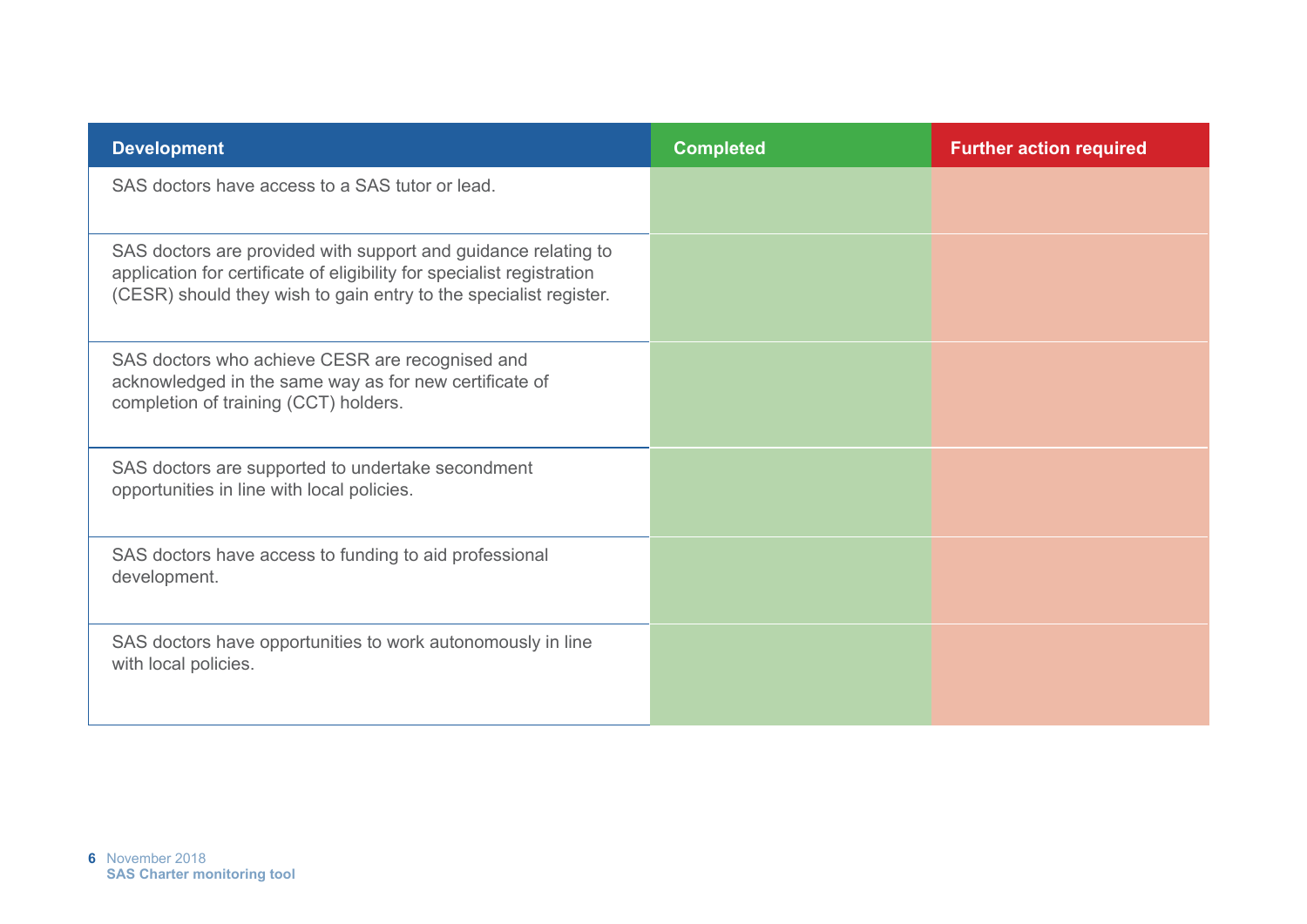| <b>Involvement in management structures</b>                                                                                 | <b>Completed</b> | <b>Further action required</b> |
|-----------------------------------------------------------------------------------------------------------------------------|------------------|--------------------------------|
| Senior SAS doctors are encouraged to get involved in the<br>management of their directorates and in wider corporate duties. |                  |                                |
| SAS doctors are invited to attend directorate meetings.                                                                     |                  |                                |
| Interested senior SAS doctors are supported to take up<br>academic positions.                                               |                  |                                |
| SAS doctors are supported to take up positions as educational<br>supervisors.                                               |                  |                                |
| SAS doctors have access (in the same way as other<br>colleagues) to time off for external, civic and trade union duties.    |                  |                                |
| SAS doctors are represented on the local negotiating<br>committee (LNC).                                                    |                  |                                |